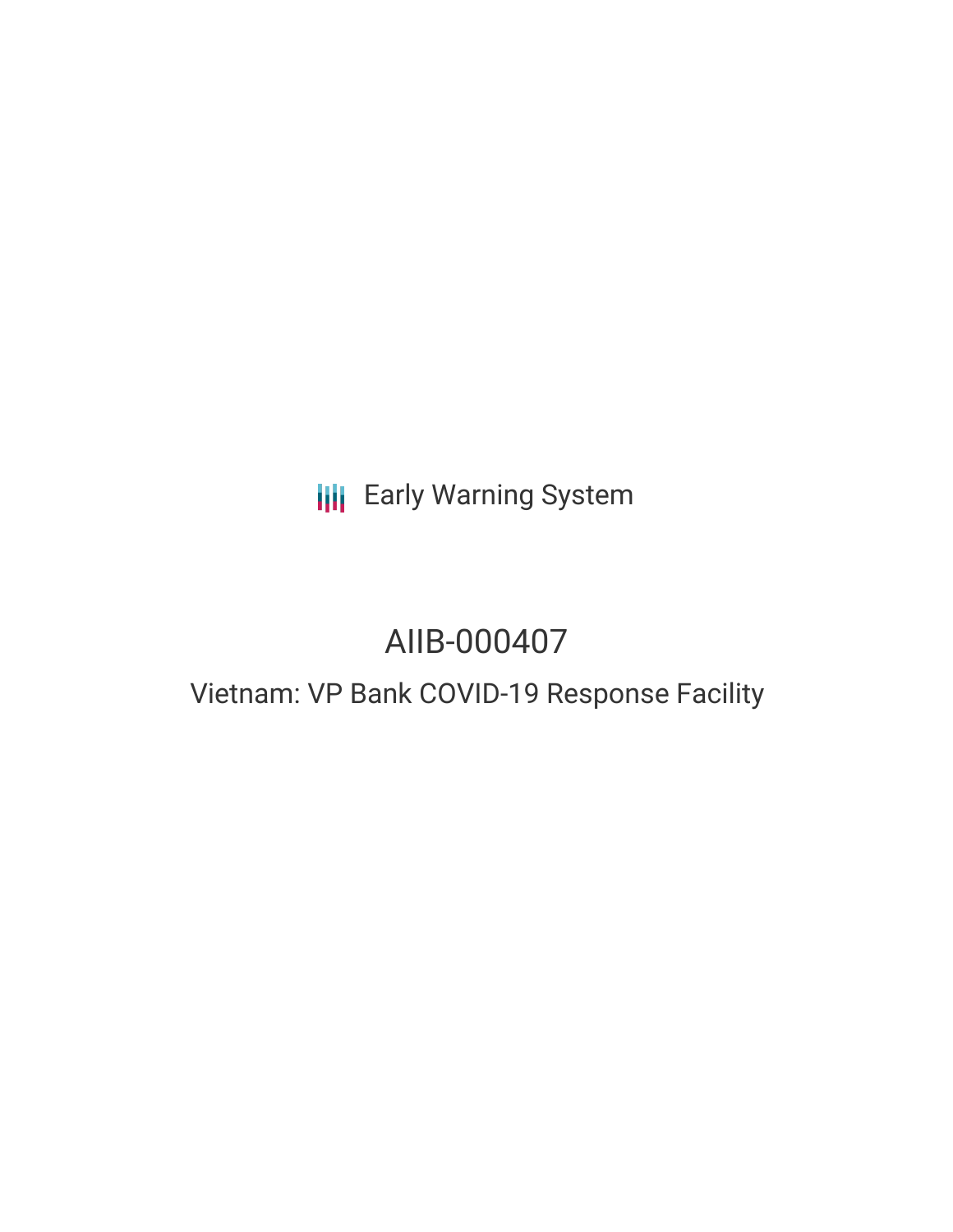

### **Quick Facts**

| <b>Countries</b>               | <b>Vietnam</b>                                                                       |
|--------------------------------|--------------------------------------------------------------------------------------|
| <b>Financial Institutions</b>  | Asian Infrastructure Investment Bank (AIIB), International Finance Corporation (IFC) |
| <b>Status</b>                  | Approved                                                                             |
| <b>Bank Risk Rating</b>        | FI                                                                                   |
| <b>Voting Date</b>             | 2020-07-01                                                                           |
| <b>Borrower</b>                | Vietnam Prosperity Joint Stock Commercial Bank (VP Bank)                             |
| <b>Sectors</b>                 | Education and Health, Finance                                                        |
| <b>Investment Type(s)</b>      | Loan                                                                                 |
| <b>Investment Amount (USD)</b> | \$100.00 million                                                                     |
| <b>Loan Amount (USD)</b>       | \$100.00 million                                                                     |
| <b>Project Cost (USD)</b>      | \$250.00 million                                                                     |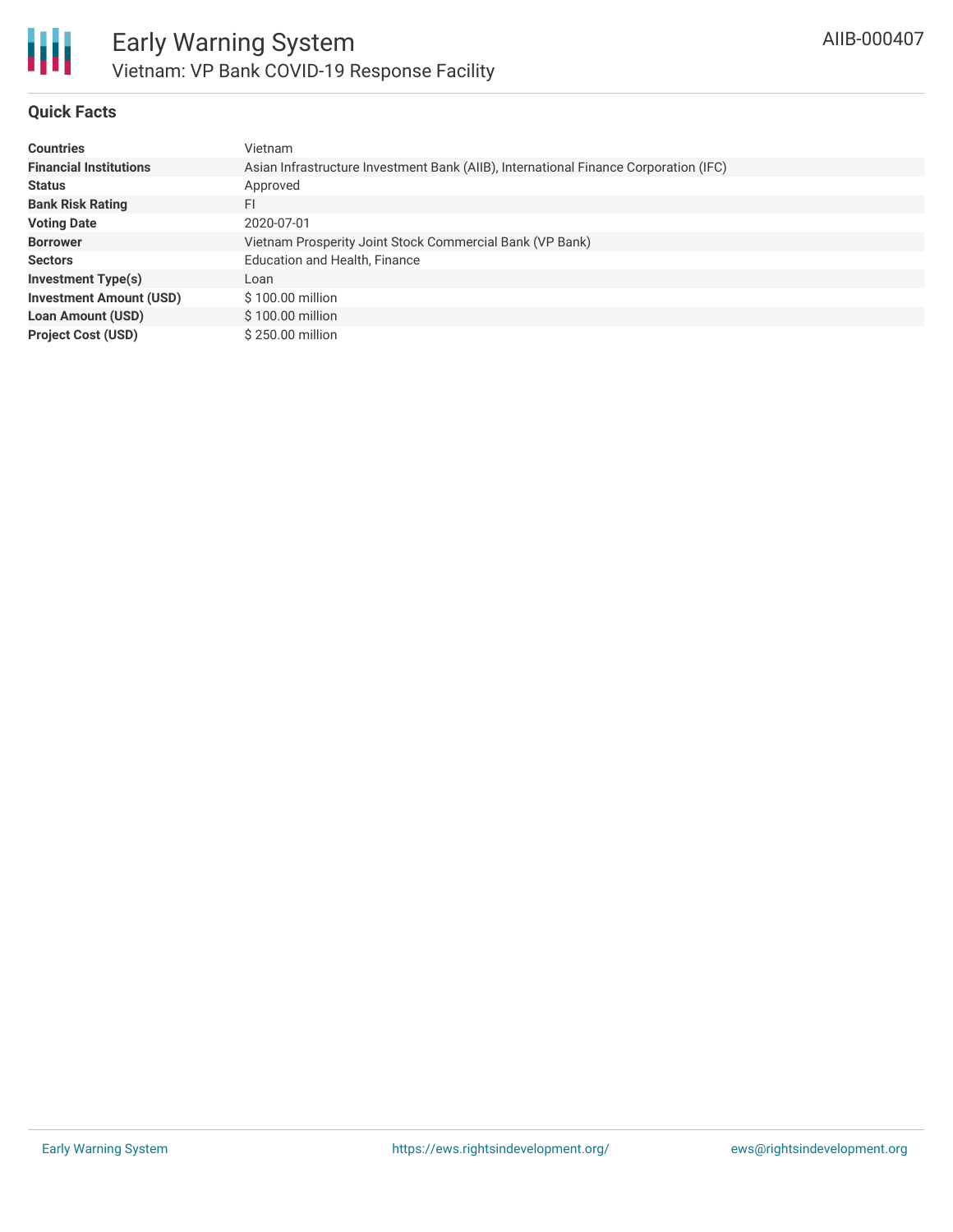

### **Project Description**

According to AIIB website, "the Project, supported by a non-sovereign-backed loan to Vietnam Prosperity Joint Stock Commercial Bank (VP Bank) under the COVID-19 Response Facility, would expand VP Bank's working capital and trade-related lending program to private sector enterprises in Vietnam, including small and medium enterprises impacted by COVID-19 pandemic.

The Project will be co-financed with the International Finance Corporation (IFC), and the Project's environmental and social (ES) risks and impacts have been assessed in accordance with IFC's Policy on Environmental and Social Sustainability Policy (PESS), and its Exclusion List (EL)."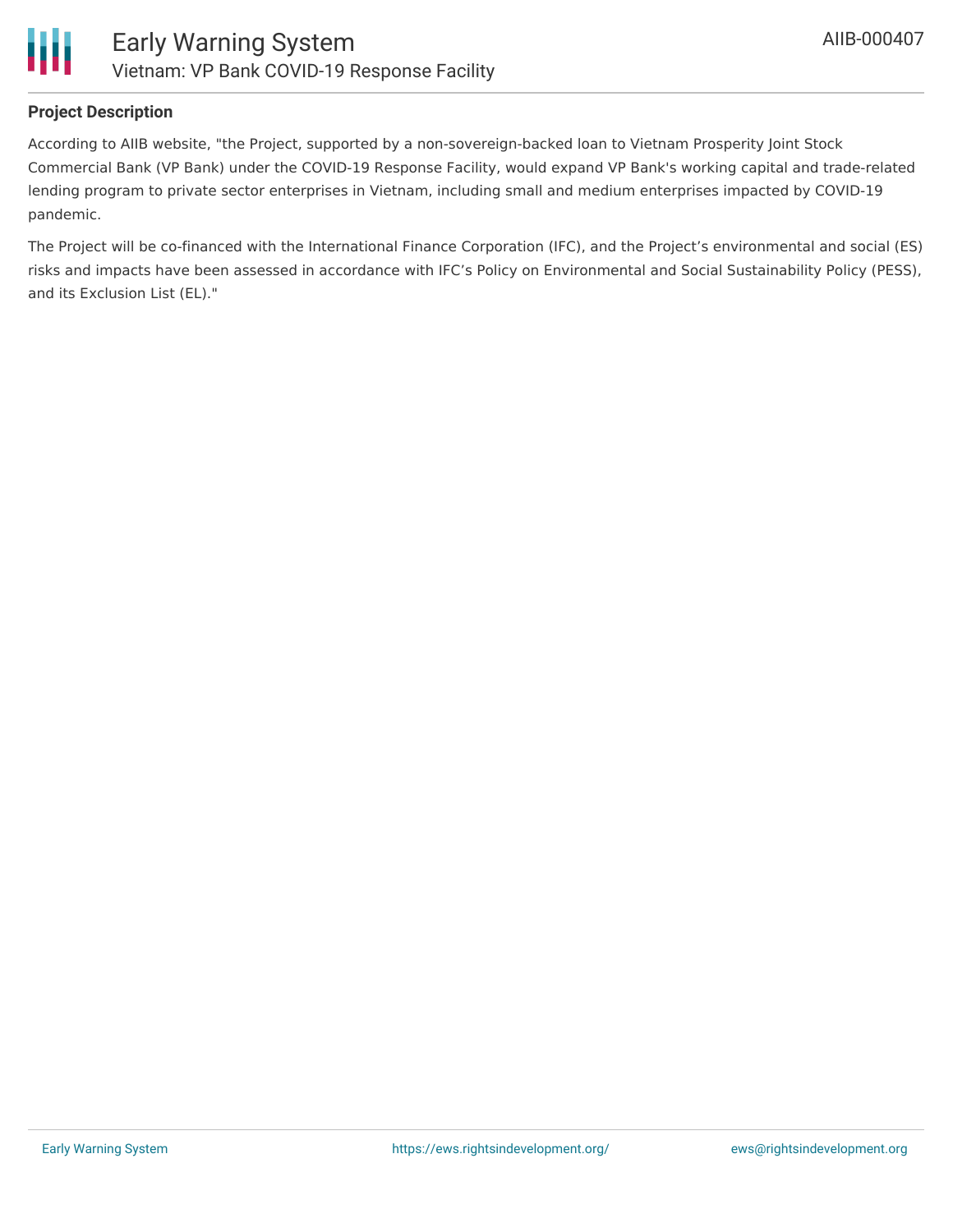

#### **Investment Description**

- Asian Infrastructure Investment Bank (AIIB)
- International Finance Corporation (IFC)

IFC: up to US\$100 million IFC A Loan and up to US\$50 million IFC B1 Loans AIIB: up to USD100 million

#### **Financial Intermediary**

Financial Intermediary: A commercial bank or financial institution that receives funds from a development bank. A financial intermediary then lends these funds to their clients (private actors) in the form of loans, bonds, guarantees and equity shares. Financial intermediaries include insurance, pension and equity funds. The direct financial relationship is between the development bank and the financial intermediary.

Vietnam Prosperity Joint-Stock [Commercial](file:///actor/2521/) Bank (VP Bank) (Financial Intermediary)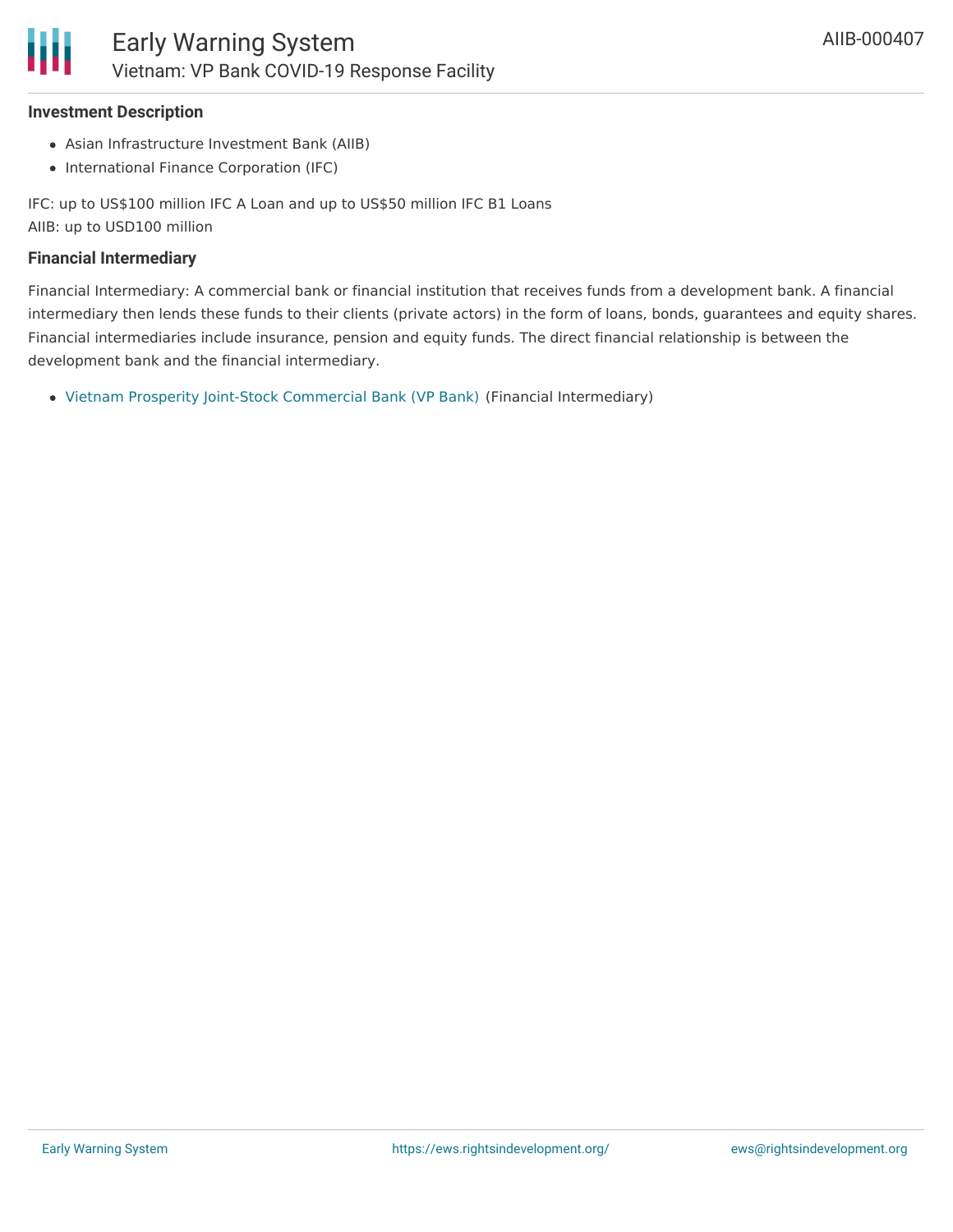#### **Contact Information**

Phuong Vo Hang Head of FI / Transaction Banking, Vietnam Prosperity Joint Stock Commercial Bank (VP Bank) [phuongvh@vpbank.com.vn](mailto:phuongvh@vpbank.com.vn;) Pramod Vijayasankar Principal Investment Officer, AIIB [pramod.vijayasankar@aiib.org](mailto:pramod.vijayasankar@aiib.org;)

#### **ACCESS TO INFORMATION**

You can submit an information request for project information at: [https://www.aiib.org/en/contact/information](https://www.aiib.org/en/contact/information-request/index.html)request/index.html.

#### **ACCOUNTABILITY MECHANISM OF AIIB**

The AIIB has established the Accountability Mechanism for Project-Affected People (PPM). The PPM provides "an opportunity for an independent and impartial review of submissions from Project-affected people who believe they have been or are likely to be adversely affected by AIIB's failure to implement the ESP in situations when their concerns cannot be addressed satisfactorily through Project level GRMs or AIIB Management processes." Two or more project-affected people can file a complaint. Under the current AIIB policy, when the bank co-finances a project with another development bank, it may apply the other bank's standards. You can refer to the Project Summary Information document to find out which standards apply. You can learn more about the PPM and how to file a complaint at: https://www.aiib.org/en/about-aiib/who-we-are/project[affected-peoples-mechanism/how-we-assist-you/index.html.](https://www.aiib.org/en/about-aiib/who-we-are/project-affected-peoples-mechanism/how-we-assist-you/index.html)

The complaint submission form can be accessed in Arabic, Bahasa Indonesia, Bengali, Chinese, English, Tagalog, Hindi, Nepali, Russian, Turkish, or Urdu. The submission form can be found at: [https://www.aiib.org/en/about-aiib/who-we-are/project](https://www.aiib.org/en/about-aiib/who-we-are/project-affected-peoples-mechanism/submission/index.html)affected-peoples-mechanism/submission/index.html.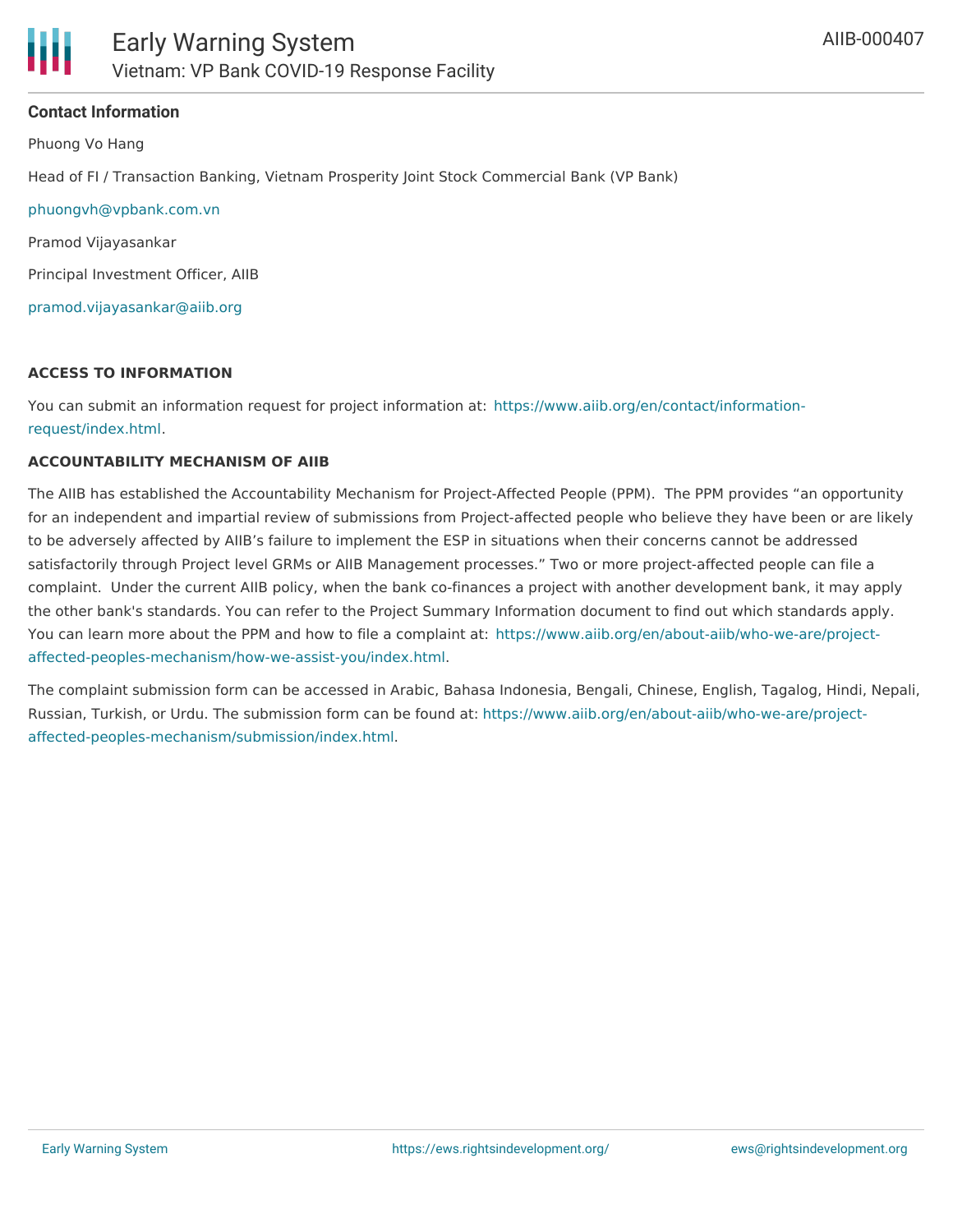

#### **Bank Documents**

- AIIB Approves First Vietnam Loan to Help Private Sector [COVID-19](https://www.aiib.org/en/news-events/news/2020/AIIB-Approves-First-Vietnam-Loan-to-Help-Private-Sector-COVID-19-Response.html) Response
- Project [Summary](https://ewsdata.rightsindevelopment.org/files/documents/07/AIIB-000407.pdf) (July 3, 2020) [\[Original](https://www.aiib.org/en/projects/details/2020/proposed/_download/vietnam/PSI-P000407-VP-Bank-COVID-19-Response-Facility-July-3-2020.pdf) Source]